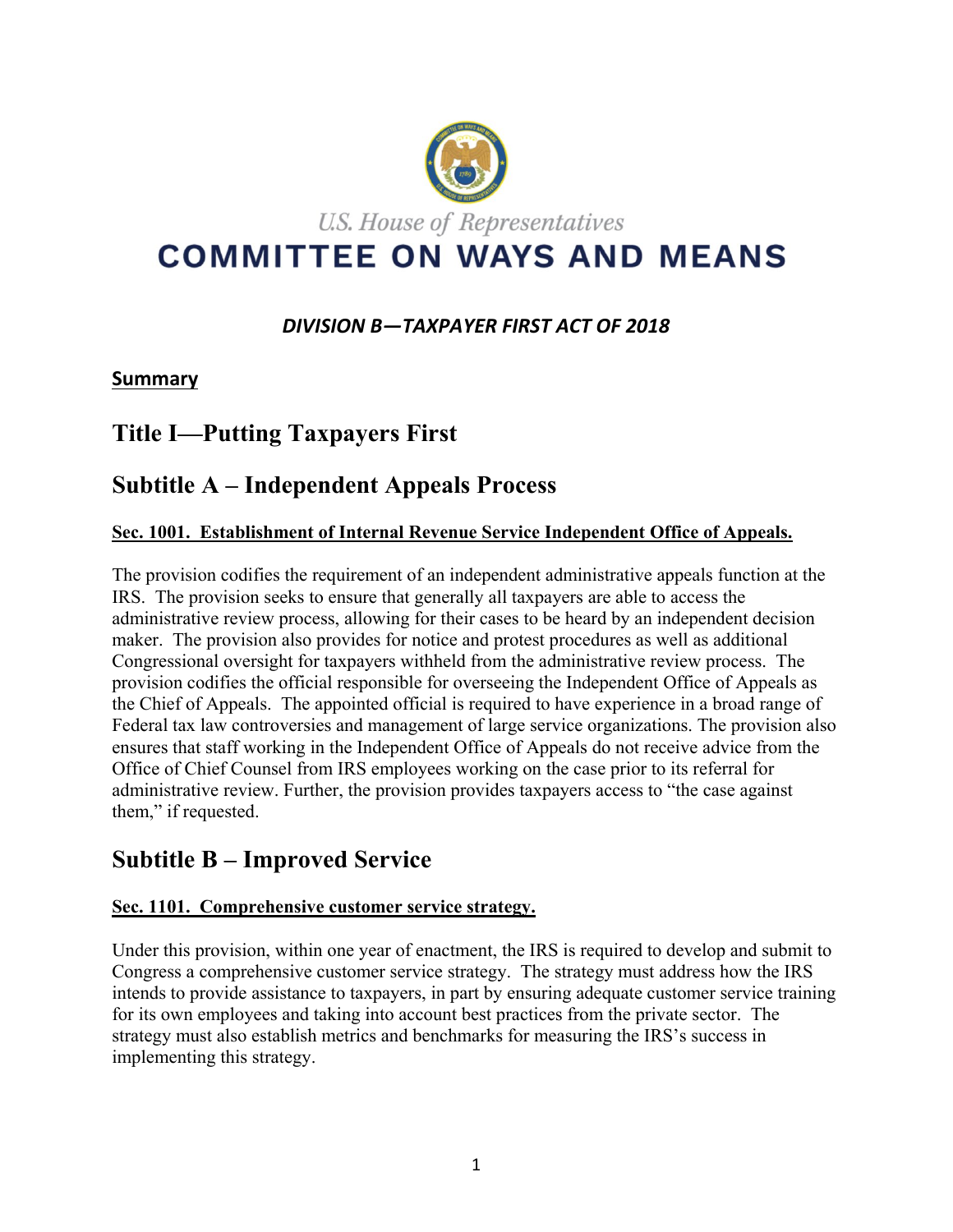#### **Sec. 1102. IRS Free File Program.**

The IRS currently works with electronic tax preparation services to provide free tax preparation software and electronically fillable forms. This program is known as the IRS Free File program. Generally, there is no fee to taxpayers for using the Free File program provided they meet certain income thresholds. Specific eligibility criteria vary based on requirements established by participating tax preparation software providers. This provision codifies the existing Free File Program and requires the IRS to continue to work with private stakeholders to maintain, improve, and expand the program. The provision also requires Free File program members to continue to provide basic fillable forms to all taxpayers.

## **Sec. 1103. Low-income exception for payments otherwise required in connection with a submission of an offer-in-compromise.**

The IRS is authorized to enter into an offer-in-compromise (OIC) agreement with a taxpayer to settle a tax debt at a lower amount than what the taxpayer generally owes. Generally, when proposing an OIC to the IRS, the taxpayer must pay an application fee and provide an initial nonrefundable lump sum payment. The IRS has the authority to waive these payments. Generally, the IRS does not require taxpayers certified as low-income, defined as those with incomes below 250 percent of the federal poverty level, to include the application fee and initial payment. This provision codifies the existing low-income exception with respect to any user fee or upfront partial payment imposed with respect to any offer-in-compromise.

# **Subtitle C—Sensible Enforcement**

## **Sec. 1201. Internal Revenue Service seizure requirements with respect to structuring transactions.**

The Bank Secrecy Act (BSA) mandates reporting and recordkeeping requirements, including the reporting of currency transactions exceeding \$10,000, to assist Federal law enforcement and regulatory agencies in the detection, monitoring, and tracing of certain monetary transactions. To circumvent these reporting requirements, individuals may structure cash transactions to fall below the \$10,000 reporting threshold (also known as "structuring"). Structuring can be used to conceal illegal cash-generating activities, such as the selling of narcotics, and to conceal income earned legally in order to evade the payment of taxes. Structuring (or attempts to structure) for the purpose of evading the reporting and record-keeping requirements is subject to both civil and criminal penalties. Under this provision, the IRS must now show probable cause that funds believed to have been structured to avoid BSA reporting requirements are derived from an illegal source or are connected to other criminal activity. This provision also provides important procedural protections for individuals, including a post-seizure hearing within 30 days of the seizure.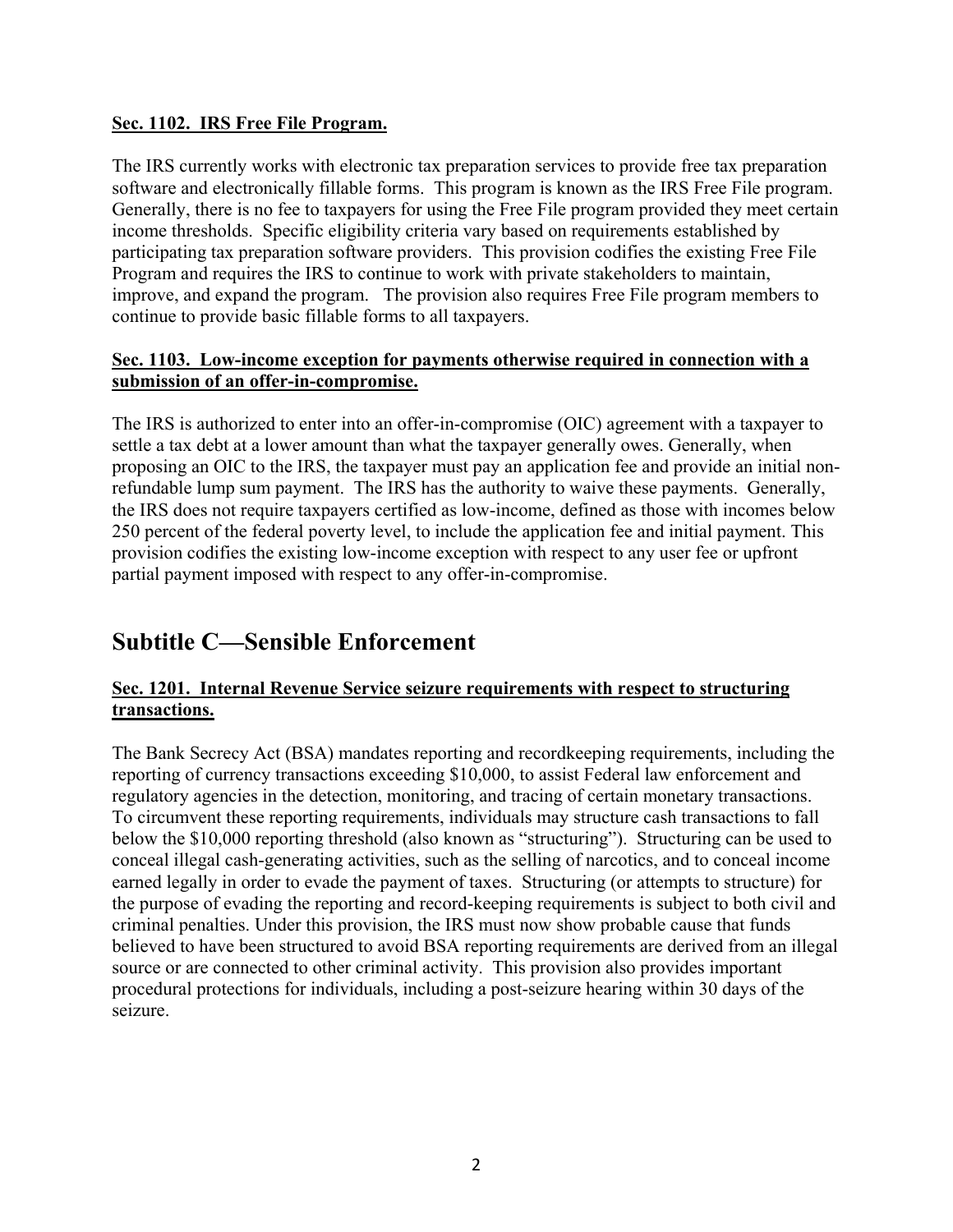# **Sec. 1202. Exclusion of interest received in action to recover property seized by the Internal Revenue Service based on structuring transaction.**

Related to Section 1201, under this provision, if a court determines the government should return funds and interest to an individual whose funds were seized by the IRS based on allegations of structuring, the interest will be exempt from income tax.

# **Sec. 1203. Clarification of equitable relief from joint liability.**

In general, married couples who file tax returns jointly are both responsible for the entire tax liability that should be reported on the return. However, under certain circumstances, the Tax Code provides for relief for certain innocent spouses from joint liability. This provision clarifies that the Tax Court has jurisdiction to redetermine equitable claims for relief from joint liability. It also clarifies that the standard of review for such relief by the Tax Court shall be conducted on a de novo basis, meaning that the Tax Court would take a fresh look at the case without taking previous decisions into account. The review would be based on the administrative record and any newly discovered or previously unavailable evidence. The provision also clarifies the time frame in which claims for equitable relief can be brought.

## **Sec. 1204. Modification of procedures for issuance of third-party summons.**

Under current law, the IRS is authorized to issue a John Doe summons to require production of information in the course of an examination. The summons is as part of an investigation of a specific, unidentified person or ascertainable group or class of persons. When the existence of a possibly non-compliant taxpayer is known but his identity remains unknown – as in the case of holders of offshore bank accounts, or investors in particular abusive transactions – the IRS is able to issue a John Doe summons to learn the identity of the taxpayer but must first meet significantly greater statutory requirements to do so. This provision seeks to clarify the IRS's authority to issue John Doe summons by emphasizing that the IRS must narrowly tailor such a summons to seek only information that pertains to the failure (or potential failure) of the person or group of persons to comply with Federal tax law. This provision is consistent with the current IRS manual, which states that a John Doe summons may not be used for the purposes of a "fishing expedition."

## **Sec. 1205. Private debt collection and special compliance personnel program**

Congress directed the IRS to establish a program that refers certain inactive tax receivable accounts to private collection agencies. The statute specifies certain types of cases that are not eligible for referral to private collection agencies; however, the IRS does not currently have a process in place to prevent low-income individuals from being referred for collection. This provision creates two additional categories of cases not eligible for referral to private collection agencies: (1) taxpayers with an adjusted gross income under 200 percent of the applicable poverty level or (2) taxpayers whose income is substantially derived from supplemental security income benefits or disability insurance benefit payments. The provision also alters the definition of inactive tax receivables that can be assigned to private debt collection agencies to those in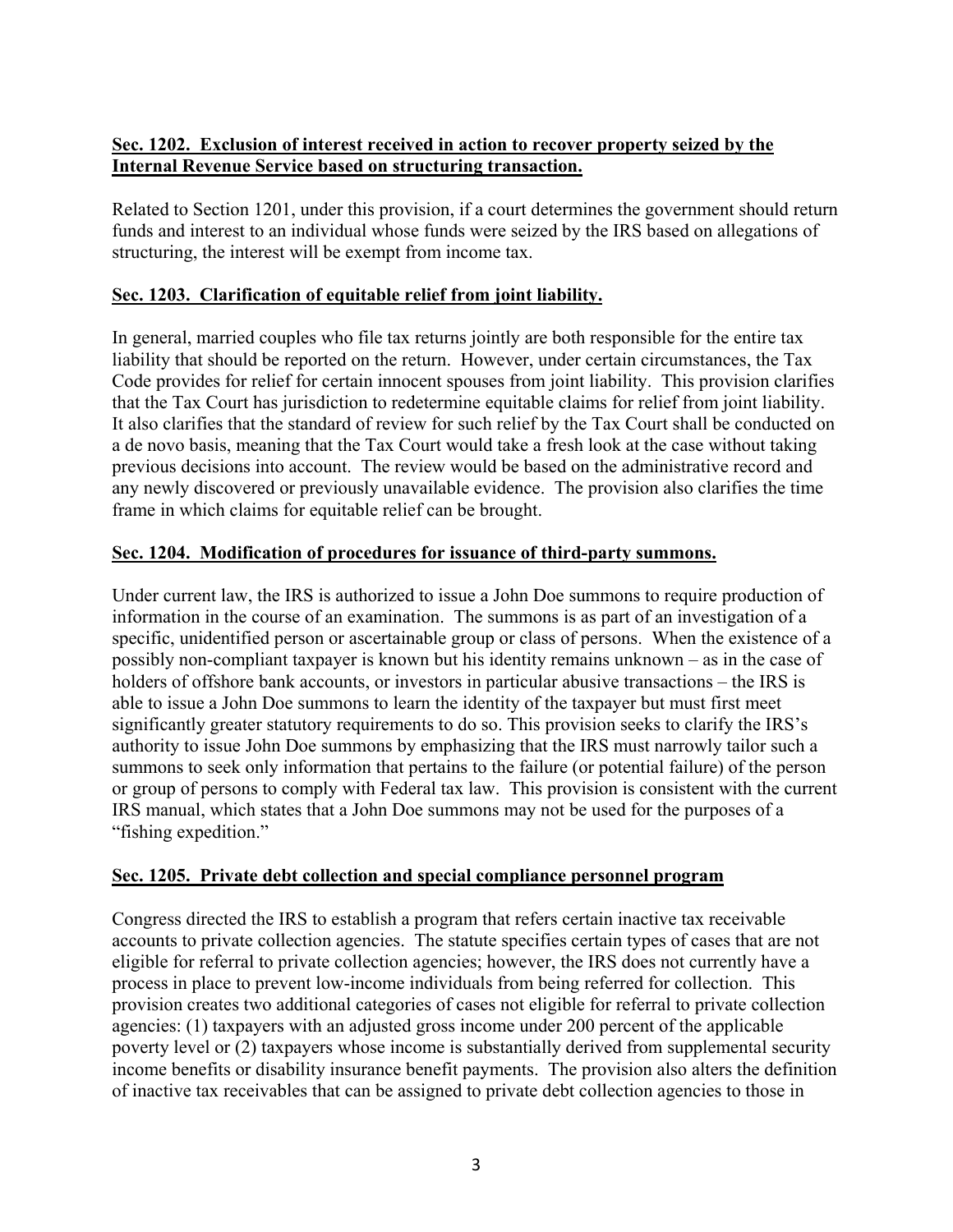which more than 2 years has passed since assessment of the tax debt and limits installments agreements between the taxpayer and private debt collection agencies to seven years.

## **Sec. 1206. Reform of notice of contact of third parties.**

During the course of an audit, the IRS is required to notify a taxpayer prior to initiating third party contacts. Testimony before the Ways and Means Oversight Subcommittee revealed that this notice has become routine at the beginning of any given audit and no longer serves to provide actual notice of impending contact with third parties. This provision requires that the IRS provide notice to taxpayers before contacting third parties, including friends, neighbors, and clients, closer in time to such contacts being made. Specifically, the provision requires that the taxpayer be notified at least 45 days prior to the period of contact, which may not be greater than one year. Notice is required only if there is a present intent to contact third parties at the time such notice is given.

## **Sec. 1207. Modification of authority to issue designated summons.**

The IRS may issue designated or related summonses to examine the tax liability of certain corporations. A designated summons is an administrative summons that is issued to a large corporation (or person to whom the corporation has transferred the requested books and records) with respect to one or more taxable periods currently under examination in the coordinated industry case program and meets three conditions. This provision requires that prior to issuing a designated summons, the Commissioner of the relevant operating division of the IRS and the Chief Counsel must review and provide written approval of the summons. The written approval must state facts establishing that the IRS had previously made reasonable requests for the information and must be attached to the summons. The provision also requires that the IRS certify in any subsequent judicial proceedings reasonable request for the information were made.

## **Sec. 1208. Limitation on access of non-Internal Revenue Service employees to returns and return information.**

Generally, returns and return information are confidential and cannot be disclosed unless authorized by the Code. Under the Treasury regulations, a person authorized to receive returns and return information as a tax administration contractor may receive and examine books, papers, records, or other data produced to comply with the summons, and, in the presence and under the guidance of an IRS officer or employee, participate fully in the interview of a witness summoned by the IRS to provide testimony under oath. However, recent Treasury guidance has proposed to narrow this authorization significantly to exclude non-government attorneys from receiving summoned books, papers, records or other data or from participating in the interview of a witness summoned by the IRS to provide testimony under oath. This provision prohibits a person, other than an officer or employee of the IRS, from examining books, records, and witness testimony as part of an examination other than for the sole purpose of serving as an expert. This provision also ensures that only IRS employees or the Office of Chief Counsel are able to question a witness under oath.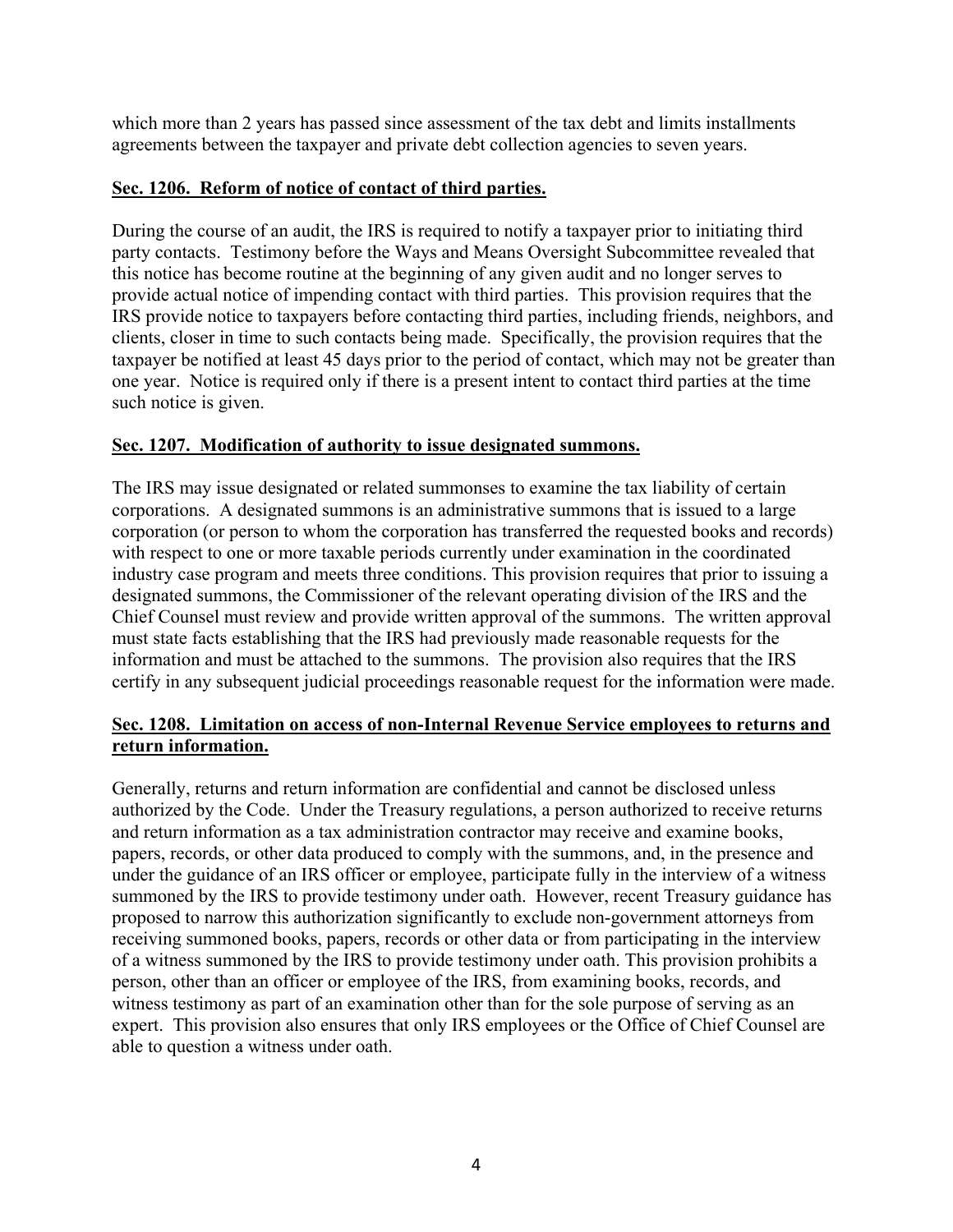# **Subtitle D—Organizational Modernization**

# **Sec. 1301. Office of the National Taxpayer Advocate.**

The Office of the Taxpayer Advocate is expected to represent taxpayer interests independently in disputes with the IRS. The National Taxpayer Advocate (NTA) reports directly to the Commissioner of the Internal Revenue Service. Taxpayer Advocate Directives (TADs) allows the NTA to identify systemic problems and issue directives mandating changes to IRS tax administration or other processes unless the IRS Commissioner or Deputy Commissioner modifies or rescinds the order. The NTA's authority to issue TADs is pursuant to a delegation of authority from the Commissioner. The NTA is required to submit reports directly to the House Committee on Ways and Means and the Senate Committee on Finance. This provision strengthens TADs by requiring a response from the Commissioner or Deputy Commissioner and clarifying the time period required for such response. This provision also requires the NTA to report to Congress any TADs not honored by the IRS, reduces the number of "most serious problems" included in the NTA Annual Report to Congress from "more than 20" to ten, requires the IRS to provide statistical support to the NTA upon request and requires the NTA to coordinate research efforts with the Treasury Inspector General for Tax Administration (TIGTA). The provision also clarifies the salary for the NTA.

## **Sec. 1302. Modernization of Internal Revenue Service organizational structure.**

Internal Revenue Service Restructuring and Reform Act of 1998 (RRA 98) directed the Commissioner of Internal Revenue to restructure the IRS by eliminating or substantially modifying the three-tier geographic structure (national, regional, and district) in place at the time and replacing it with an organizational structure that features operating units serving particular groups of taxpayers with similar needs. This provision allows the IRS to consider what a modern structure for the agency might look like, to develop a plan for its implementation, and to submit such a plan to Congress prior to making any organizational changes. The plan must consider how the IRS will prioritize taxpayer services, streamline and simplify its structure, better position itself to combat ongoing cyber threats, and take into account the Congressional priorities laid out in our package. The timely submission of the proposal to Congress would then remove the requirement of an organizational structure that features operating units serving particular groups of taxpayers with similar needs one year after the submission.

# **Subtitle E—Other Provisions**

## **Sec. 1401. Return preparation programs for applicable taxpayers.**

The Internal Revenue Service (IRS), through its Volunteer Income Tax Assistance (VITA) Program, currently partners with IRS-certified volunteer organizations to provide free tax return filing assistance to low-income populations, persons with disabilities, taxpayers with limited English proficiency, and other underserved communities. VITA originated from the IRS Reform Act of 1969. The Consolidated Appropriations Act of 2008 included funding for a demonstration program providing matching grants to some VITA organizations to help maintain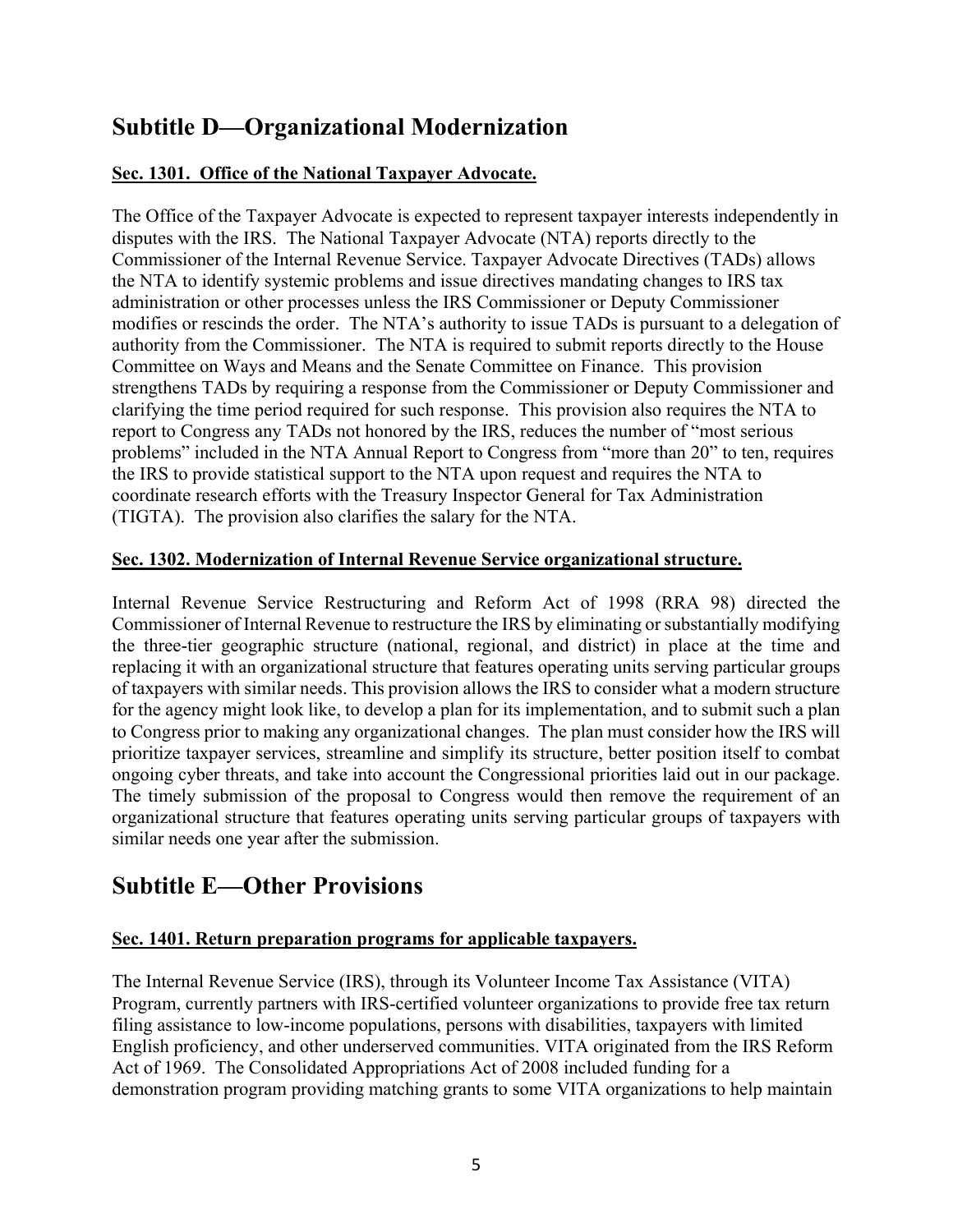and expand VITA programs. Matching grant funding for VITA has been included every subsequent year; however, this matching grant program has never been formally authorized. This bill provides certainty for VITA organizations and taxpayers by permanently authorizing the VITA matching grant program to support the maintenance and expansion of VITA programs. The IRS may allocate from otherwise appropriated funds up to \$30 million per year in matching grants to qualified entities for the development, expansion, or continuation of qualified tax return preparation programs assisting applicable taxpayers and members of underserved populations. Additionally, the provision allows the IRS to use mass communications and other means to promote the benefits and encourage the use of the program.

## **Sec. 1402. Provision of information regarding low-income taxpayer clinics.**

Low Income Taxpayer Clinics (LITC) assist low-income taxpayers with representation in controversies with the IRS. This provision clarifies that IRS employees are able to provide taxpayers in need of such assistance with information about the availability of and eligibility requirements for LITCs. IRS employees also are allowed to provide location and contact information for LITCs.

# **Sec. 1403. Notice from IRS regarding closure of taxpayer assistance centers**.

This provision requires the IRS to provide public notice, including by non-electronic means, to affected taxpayers 90 days prior to the closure of a Taxpayer Assistance Center. The notice must include information on alternative forms of assistance available for impacted taxpayers and the date of the proposed closure. The IRS must also notify Congress of the closure and provide the reasons for doing so.

## **Sec. 1404. Rules for seizure and sale of perishable goods restricted to only perishable goods.**

Under current law, the IRS may seize and sell a taxpayer's property on the same day if the IRS deems it to be "perishable." Perishable goods are defined as those that (1) are liable to perish, (2) become greatly reduced in price or value by keeping, or (3) cannot be kept without great expense to the IRS. Deeming property as "perishable" also allows the IRS to forgo minimum bid requirements, which can lead to seized property being sold for significantly less than a normal auction would allow. This provision seeks to modify the definition of "perishable" by limiting the IRS's ability to deem seized property as "perishable" to only those that are liable to perish.

## **Sec. 1405. Whistleblower reforms.**

Currently the IRS is unable to provide whistleblowers with status updates regarding what the IRS has done with the information provided by the whistleblower. This provision allows the IRS to exchange information with whistleblowers on the status of their case and stage of the investigation. The provision also adds anti-retaliation whistleblower protections for employees and establishes a process to file a complaint for whistleblowers allege reprisal.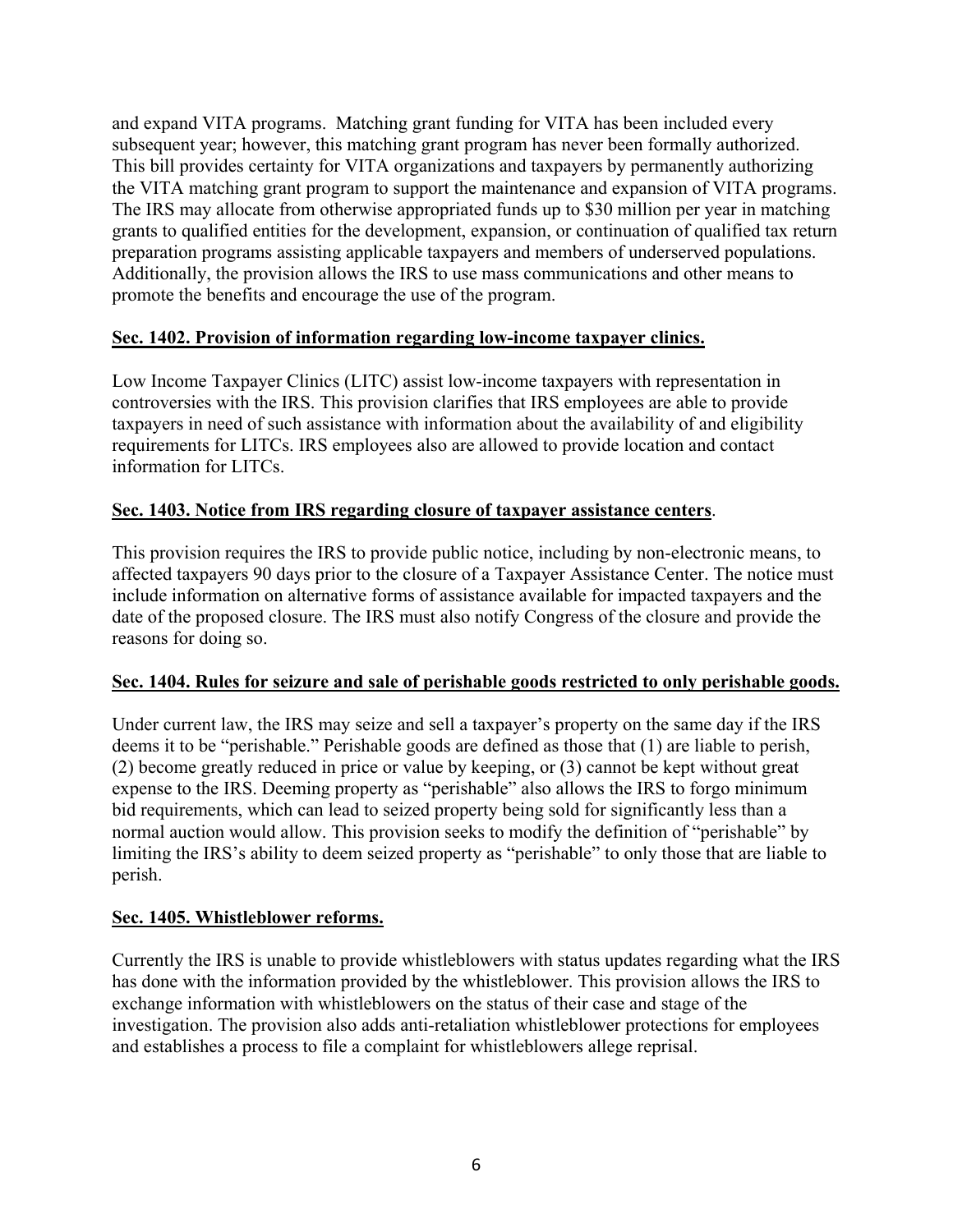## **Sec. 1406. Customer service information.**

The provision requires the IRS to provide the following information over the telephone, while taxpayers are on hold with the IRS call center: information about common tax scams, direction to the taxpayer on where and how to report such activity, and tips on how to protect against identity theft and tax scams.

#### **Sec. 1407. Misdirected tax refund deposits.**

Currently the IRS does not have procedures in place for addressing taxpayers whose refund was sent by electronic transfer to the incorrect account. This provision allows the Secretary of Treasury to prescribe regulations to establish procedures for taxpayers who report such instances and requires the IRS to coordinate with financial institutions to identify, recover, and deliver the refund to the correct account of the taxpayer.

# **Title II – 21st Century IRS**

# **Subtitle A—Cybersecurity and Identity Protection**

## **Sec. 2001. Public-private partnership to address identity theft refund fraud.**

This provision codifies recent efforts of the IRS, through the Security Summit, to foster a partnership aimed at combatting identity theft tax refund fraud (IDTTRF) with public and private stakeholders. Congress would like to ensure that these proactive efforts to protect taxpayers and combat IDTTRF continue to be a priority of the IRS.

## **Sec. 2002. Recommendations of Electronic Tax Administration Advisory Committee regarding identity theft refund fraud.**

ETAAC's charter has since been amended to address the growing threat of IDTTRF, allowing it to work more closely with the Security Summit to address this issue. ETAAC's more recent annual reports to Congress have also provided meaningful recommendations on how to combat IDTTRF. This provision seeks to codify the changes made to ETAAC's charter by requiring ETAAC to study (including through providing organized public forums) and make recommendations to the Secretary regarding methods to prevent IDTTRF.

#### **Sec. 2003. Information sharing and analysis center.**

Under this provision, the IRS is encouraged to participate in an IDTTRF information sharing and analysis center (ISAC) with state and private sector partners. The IRS has participated in the IDTTRF ISAC pilot, which tested the idea of more proactively and efficiently sharing information between ISAC members to quickly identify and prevent IDTTRF schemes. However, there are current statutory requirements, which limit the IRS's ability to share tax return information with its partners that is critical to combating these threats. This provision provides for the limited sharing of specified return information, such as IP address and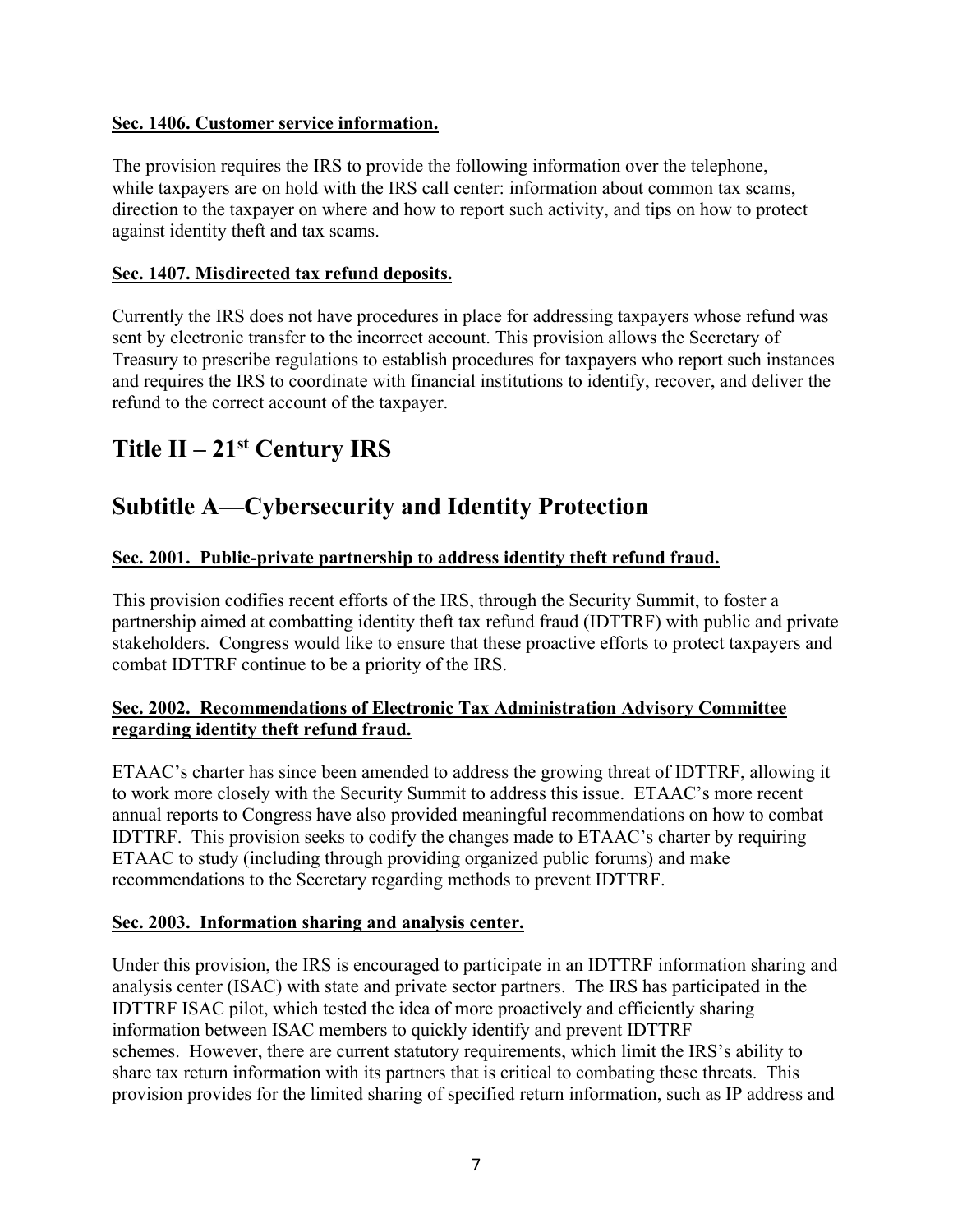the speed at which the return was filed, with paid return preparers who are members of the ISAC. The proposal also requires the Secretary to develop metrics for measuring the success of the ISAC in detecting and preventing IDTTRF.

## **Sec. 2004. Compliance by contractors with confidentiality safeguards.**

This provision puts in place additional confidentiality safeguards on return information provided to contractors. Under this provision, the IRS will not be able to provide taxpayer information to any contractors or other agents of a Federal, state, or local agency unless the contractor has safeguards in place to protect the confidentiality of return information and agrees to conduct onsite compliance reviews every three years. Under this proposal, the Federal, state, or local agency is required to submit a report of its findings to the IRS and certify annually that such contractors and other agents are in compliance with the requirements to safeguard the confidentiality of Federal returns and return information.

#### **Sec. 2005. Report on electronic payments.**

This provision requires the Secretary of the Treasury, in coordination with the Bureau of Fiscal Service and the Internal Revenue Service, to submit a report to Congress outlining how the government can utilize new payment platforms to increase the use of electronic funds transfers for tax refunds. The report should also consider the impact on taxpayers who do not have access to financial accounts or institutions.

#### **Sec. 2006. Identity protection personal identification numbers.**

This provision requires the IRS to set up a program where any concerned taxpayer—regardless of their state of residence—can request an Identity Protection Personal Identification Number (IP PIN) to use in filing his or her return. The bill expands voluntary access to IP PINs nationwide over five years until taxpayers in all 50 states have access to the program.

## **Sec. 2007. Single point of contact for tax-related identity theft victims.**

This provision establishes a single point of contact within the IRS for any taxpayer who is a victim of identity theft. The single point of contact will be responsible for tracking the taxpayer's case to completion and coordinating with other units to resolve the taxpayer's issues as quickly as possible. This provision addresses concerns over the lack of continuity of assistance when taxpayers are victims of tax related identity theft.

#### **Sec. 2008. Notification of suspected identity theft.**

If the Secretary determines that there has been or may have been an unauthorized use of a taxpayer's identity, the provision requires the Secretary to, without jeopardizing an investigation relating to tax administration, notify the taxpayer of such termination, and provide: (1) instructions to the taxpayer about filing a report with law enforcement; (2) the forms the taxpayer must submit to allow investigating law enforcement officials to access the taxpayer's personal information; (2) steps that victims can take to protect themselves from harm caused by the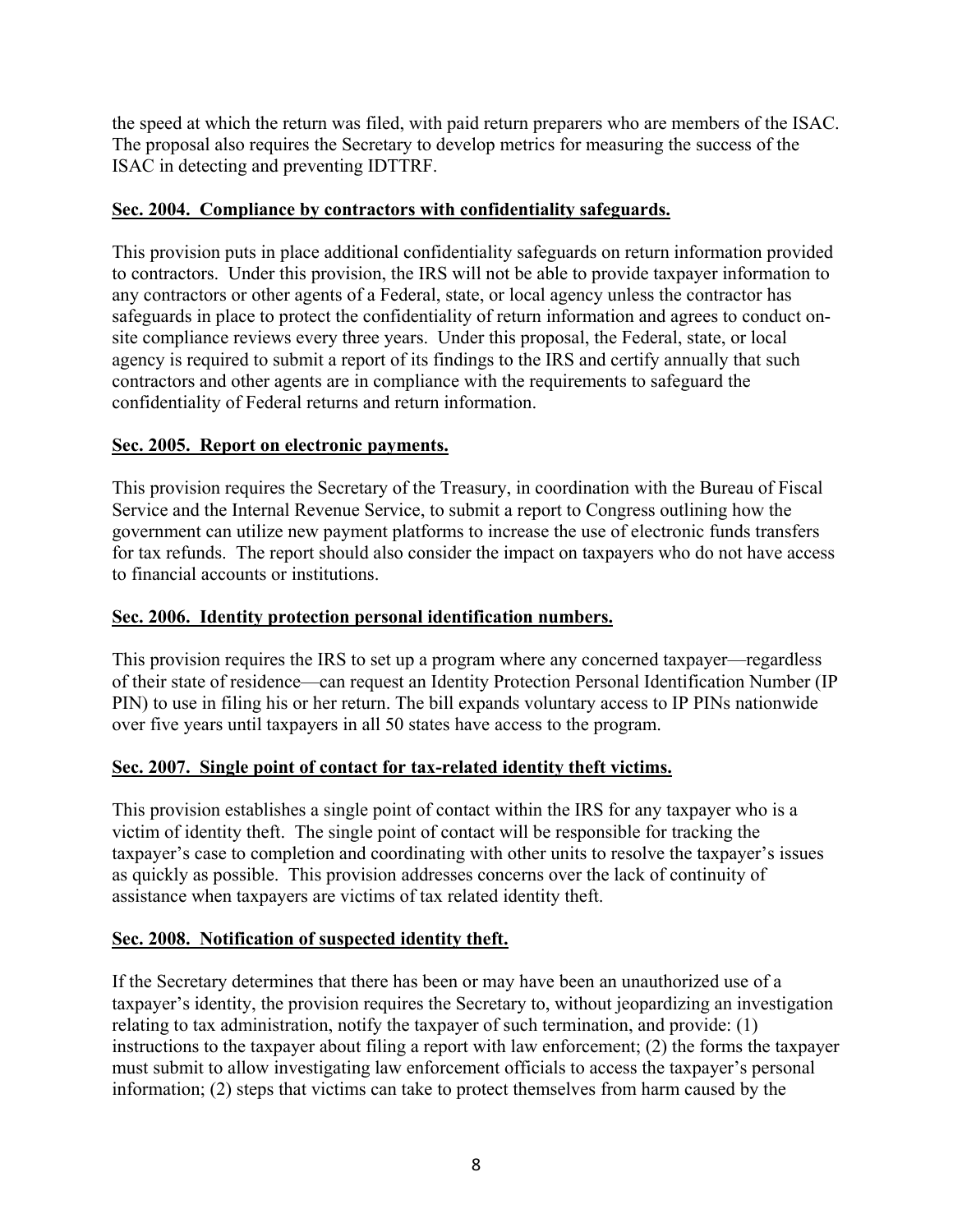unauthorized use; and (4) an offer of IRS victim protection measures such as an IP PIN that allows returns to be filed securely.

# **Sec. 2009. Guidelines for stolen identity refund fraud cases.**

This provision requires that the IRS, in consultation with the National Taxpayer Advocate, develop and implement publicly available casework guidelines for the handling of refund fraud cases that would have the effect of reducing the administrative burdens on victims of identity theft.

# **Sec. 2010. Increased penalty for improper disclosure or use of information by preparers of returns.**

This provision increases the civil penalty on the unauthorized disclosure or use of information by tax return preparers from \$250 to \$1,000 for cases in which the disclosure or use is made in connection with a crime relating to the misappropriation of another person's taxpayer identity ("taxpayer identity theft"). The provision also increases the calendar year limitation from \$10,000 to \$50,000. The calendar year limitation is applied separately with respect to disclosures or uses made in connection with taxpayer identity theft. The provision also increases the criminal penalty for knowing or reckless conduct to \$100,000 in the case of disclosures or uses in connection with taxpayer identity theft.

# **Subtitle B—Development of Information Technology**

# **Sec. 2101. Management of Internal Revenue Service information technology.**

This provision seeks to strengthen IRS accountability for the billions of taxpayer dollars annually spent on developing and maintaining IRS information technology (IT) systems. This provision codifies the position of the IRS's Chief Information Officer (CIO) and establishes clear roles and responsibilities for the CIO. The provision also mandates that the IRS develop and implement an IT strategic plan, in alignment with the overall goals of the IRS, to ensure adequate consideration and planning for the IRS's long-term IT needs. The IRS also must have a third party independently verify and validate its plans for the completion of the Customer Account Data Engine 2 and Enterprise Case Management system(s) within a year of enactment.

# **Sec. 2102. Development of online accounts and portals.**

Similar to the goal of increasing electronic filing established in RRA 98, this provision establishes a new goal for the IRS to develop robust and secure online accounts for taxpayers and their preparers by 2023. While the IRS currently provides limited online assistance through its web applications, it continues to lag behind in developing online options for those taxpayers who wish to use them. This provision is intended to supplement, not replace, other taxpayer services provided by phone or in person by the IRS. It also mandates that the IRS develop a process for the secure acceptance of tax forms and supporting documentation in an electronic format.

# **Sec. 2103. Internet platform for Form 1099 filings.**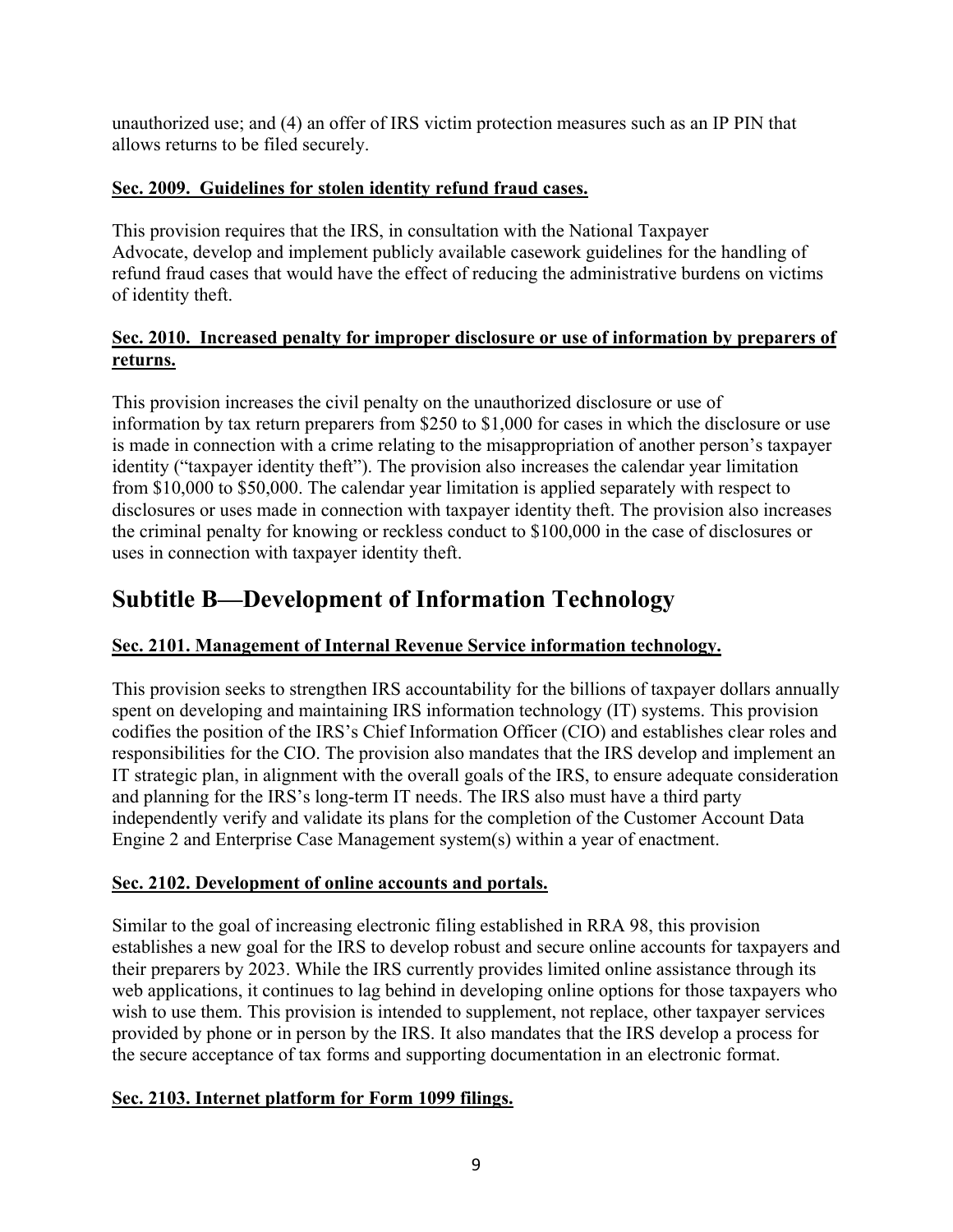This provision requires the IRS to develop an internet portal that would facilitate taxpayers filing Forms 1099 with the IRS. The internet portal is to be modeled after a Social Security Administration (SSA) system that allows individuals to file Forms W-2 with SSA.

# **Sec. 2104. Streamlined critical pay authority for information technology positions.**

The provision reinstates streamlined critical pay authority at the IRS for positions in its information technology operations that are necessary to ensure the functionality of such operations. Such authority is effective on the date of the enactment and ends on September 30, 2023.

The provision reinstates the ability to provide payment for recruitment, retention, relocation incentives, and relocation expenses for positions in information technology operations at the IRS. It also reinstates the ability to pay performance bonuses for senior executives who have program management responsibility over the information technology operations at the IRS. Such authority is effective on the date of enactment and ends on September 30, 2023.

# **Subtitle C—Modernization of Consent-based Income Verification System**

# **Sec. 2201. Disclosure of taxpayer information for third-party income verification.**

The Income Verification Express Service (IVES) is a program run by the IRS, which is used to verify a taxpayer's income. The program is most often used when a taxpayer is applying for a mortgage and the mortgage lender is seeking to verify the taxpayer's income. This provision authorizes the IRS to develop an automated system to receive these forms in lieu of the current system, which relies on the forms to be sent to the IRS via secure fax. Additionally, during the two-year period beginning on the first day of the sixth calendar month, the provision authorizes the IRS to charge a separate user fee over a two-year period on all IVES requests to fund the development of the new system.

## **Sec. 2202. Limit redisclosures and uses of consent-based disclosures of tax return information.**

This provision limits tax return information redisclosures by the taxpayer's designee to only those redisclosures to which the taxpayer has expressly consented.

# **Subtitle D—Expanded Use of Electronic Systems**

# **Sec. 2301. Electronic filing of returns.**

The provision relaxes the current restrictions on the authority of the Secretary to mandate electronic filing based on the number of returns required to be filed by a taxpayer in a given taxable period. First, it phases in a reduction in the threshold requirement that taxpayers have an obligation to file a specified number of returns and statements during a calendar year in order to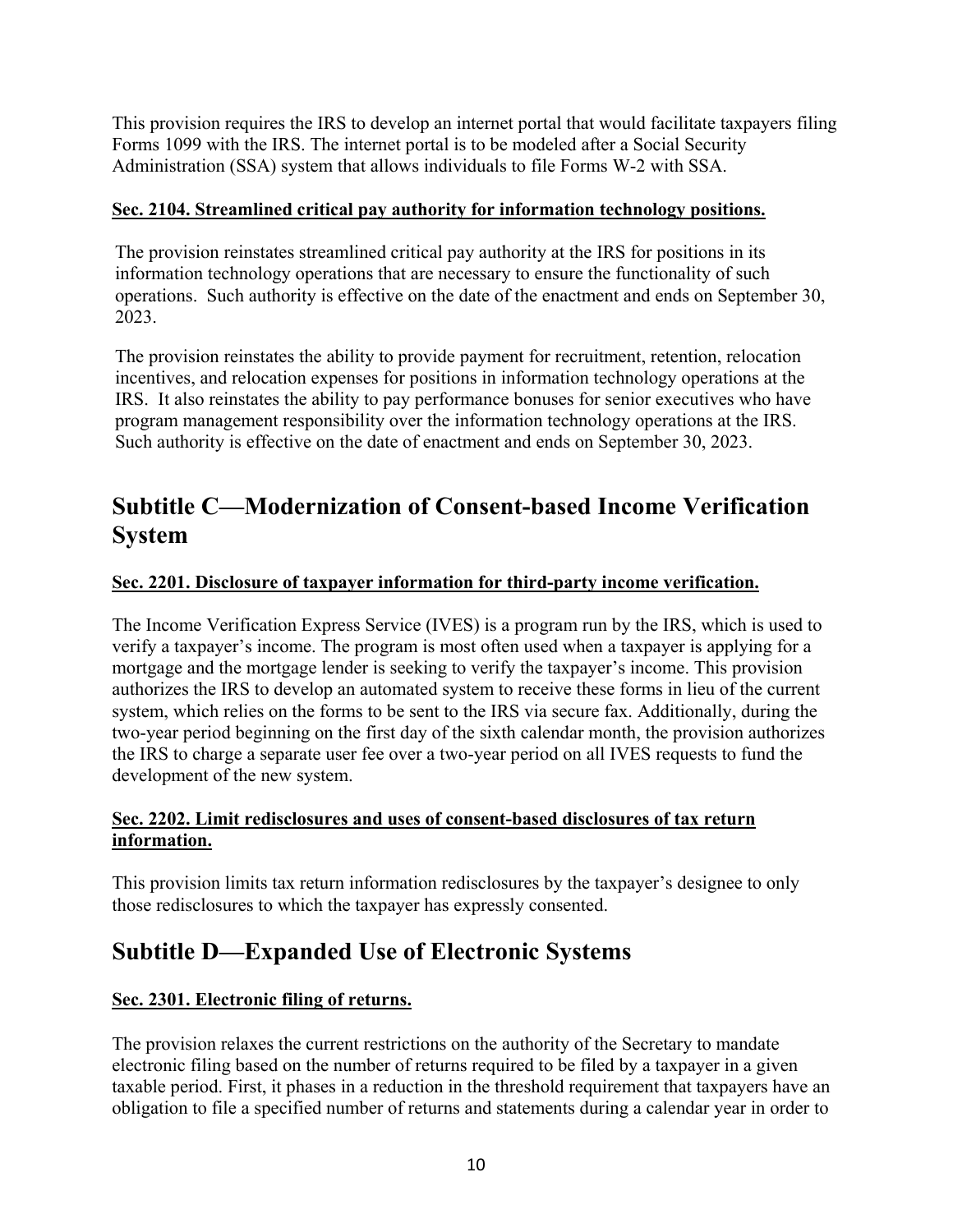be subject to a regulatory mandate. That threshold is reduced from 250 to 100 for calendar year 2020, from 100 to 10 for calendar year 2021 and for calendar years thereafter. Notwithstanding these thresholds, in the case of a partnership the applicable number is 200 in the case of calendar year 2018 and 150 in the case of calendar year 2019.

The provision authorizes the Secretary to waive the requirement that a Federal income tax return prepared by a specified tax return preparer be filed electronically if a tax return preparer applies for a waiver and demonstrates that the inability to file electronically is due to lack of internet availability (other than dial-up or satellite service) in the geographic location in which the return preparation business is operated.

# **Sec. 2302. Uniform standards for the use of electronic signatures for disclosure authorizations to, and other authorizations of, practitioners.**

This provision requires the IRS to develop standards and other guidelines that would allow for electronic signatures to be used to request taxpayer return information for the purposes of disclosures to a practitioner or to execute a power of attorney.

# **Sec. 2303. Payment of taxes by debit and credit cards.**

Under current law, the IRS cannot accept credit and debit card payments for taxes directly due to a restriction on the payment of fees charged by the card issuer. As a result, the IRS must use a third-party processor to accept credit and debit card payments. This provision allows the IRS to directly accept credit and debit card payments for taxes, provided that the fee is paid by the taxpayer.

# **Sec. 2304. Requirement that electronically prepared paper returns include scannable code.**

The provision requires that taxpayers who prepare their returns electronically, but print and file the returns on paper must print their returns with a scannable code. A scannable code enables the IRS to convert paper-filed tax returns into an electronic format using scanning technology.

## **Sec. 2305. Authentication of users of electronic services accounts.**

The provision requires the IRS to verify the identity of any individual opening an e-Services account before he or she is able to use such services.

# **Subtitle E—Other Provisions**

# **Sec. 2401. Repeal of provision regarding certain tax compliance procedures and reports.**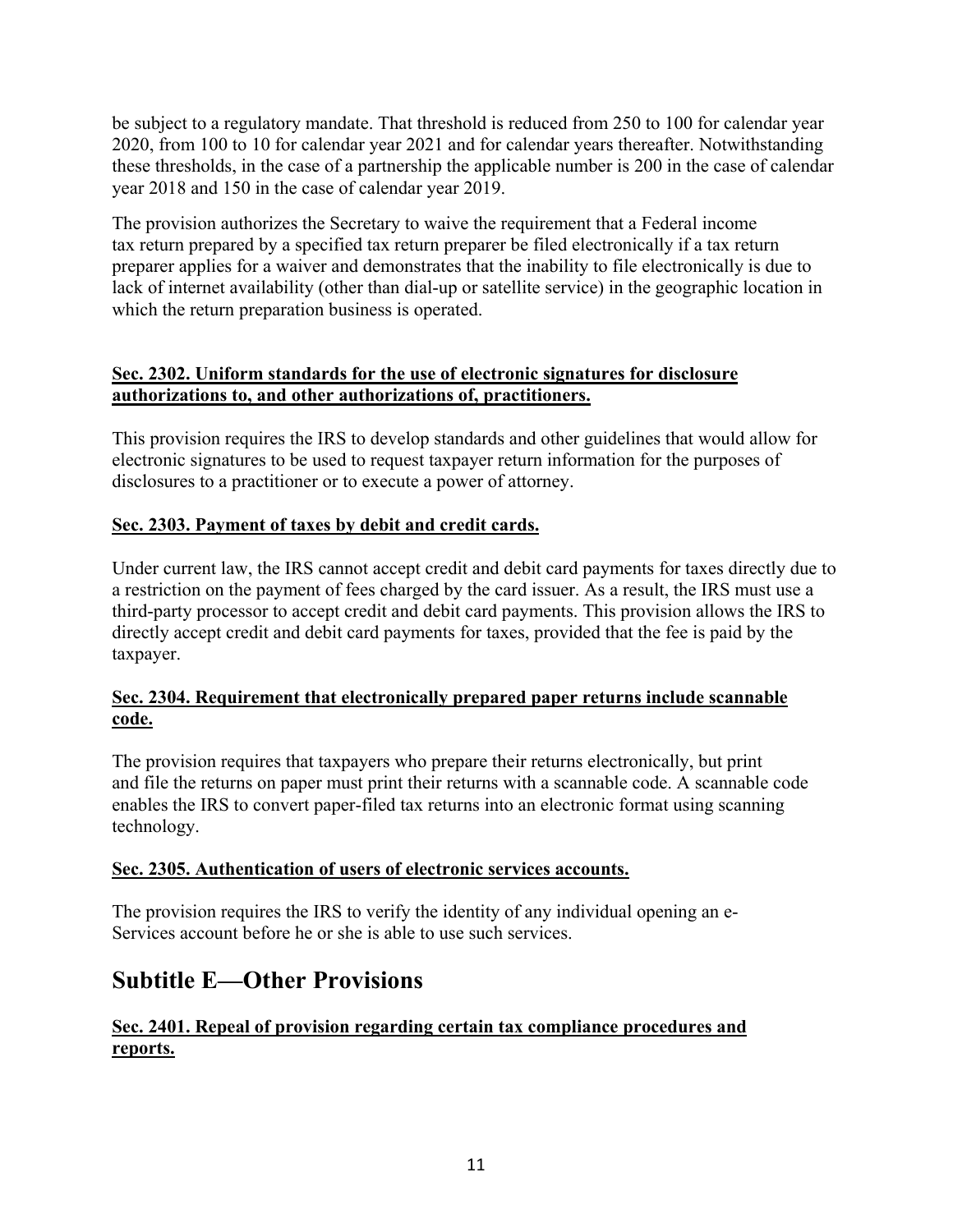The provision repeals section 2004 of the IRS Restructuring and Reform Act of 1998, which, under present law, taxpayers are generally required to calculate their own tax liabilities and submit returns showing their calculations.

#### **Sec. 2402. Comprehensive training strategy.**

The provision requires the Commissioner of the IRS to submit to Congress a written report providing a comprehensive training strategy for employees of the IRS.

# **Title III—Miscellaneous Provisions**

# **Subtitle A—Reform of Laws Governing Internal Revenue Service Employees**

## **Sec. 3001. Electronic record retention.**

Federal executive agencies are required to maintain and preserve Federal records, whether in paper or electronic form, and protect against unauthorized removal of such records. There are no Code provisions governing IRS record retention, management, or transfer of paper or electronic records. The provision codifies the joint directive regarding the management of government records previously issued by the Office of Management and Budget and the National Archives and Records Administration. the provision requires that permanent and temporary e-mail records of the IRS be retained in an appropriate electronic system that supports records management and litigation requirements by December 31, 2019. In addition, the provision requires that by December 31, 2019, the IRS Commissioner of Internal Revenue and the Chief Counsel for the IRS maintain e-mail records of all principal officers and specified employees for no less than 15 years beginning on the date the record was generated.

## **Sec. 3002. Prohibition on rehiring any employee of the Internal Revenue Service who was involuntarily separated from service for misconduct.**

This provision prohibits the IRS from rehiring any individual who was previously employed by the IRS but was removed for misconduct or whose employment was terminated for cause.

## **Sec. 3003. Notification of unauthorized inspection or disclosure of returns and return information.**

Currently, the IRS is required to notify a taxpayer of an unauthorized inspection or disclosure as soon as practicable after any person is criminally charged by indictment or information for unlawful inspection or disclosure. The provision requires the IRS to notify a taxpayer if the IRS or, a Federal or State agency proposes an administrative disciplinary or adverse action against an employee arising from the employee's unauthorized inspection or disclosure of the taxpayer's return or return information. The provision requires the notice to include the date of the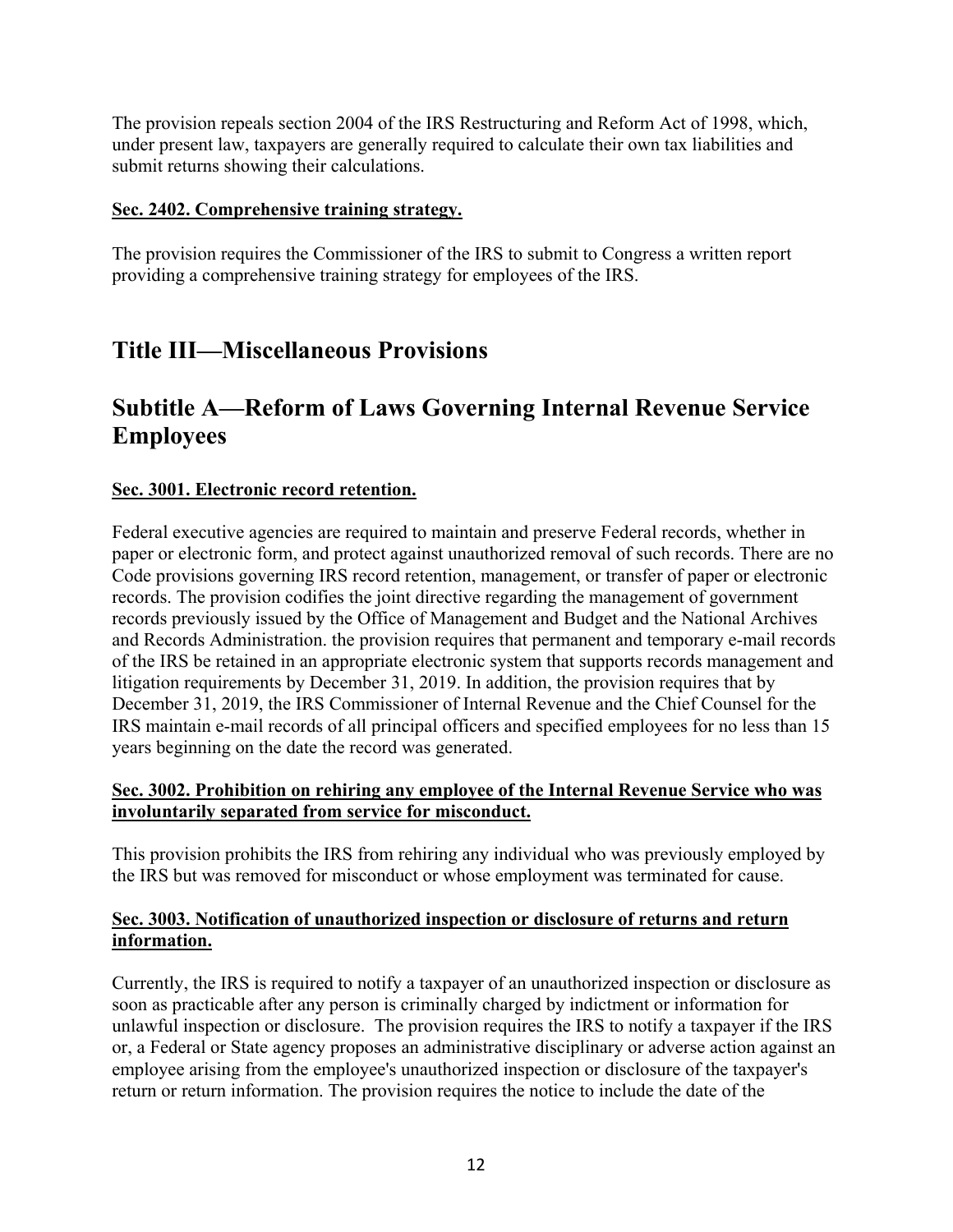unauthorized inspection or disclosure and the rights of the taxpayer as a result of such administrative determination.

# **Subtitle B—Provisions Relating to Exempt Organizations Sec. 3101. Mandatory e-filing by exempt organizations.**

# **Sec. 3101. Mandatory e-filing by exempt organizations.**

Most tax-exempt organizations are required to file an annual information return or notice in the Form 990 series. The provision extends the requirement to e-file to all tax-exempt organizations required to file statements or returns in the Form 990 series or Form 8872 ("Political Organization Report of Contributions and Expenditures"). The provision also requires that the IRS make the information provided on the forms available to the public, consistent with the disclosure rules of section 6104 of the Code, in a machine-readable format as soon as practicable.

# **Sec. 3102. Notice required before revocation of tax exempt status for failure to file return.**

Exempt organizations are required to file an annual information return, Form 990 (Return of Organization Exempt From Income Tax). If an organization fails to file a required Form 990 series return or notice for three consecutive years, the organization's tax-exempt status is automatically revoked. The provision requires that the IRS provide notice to an organization that fails to file a Form 990-series return or notice for two consecutive years. The notice must state that the IRS has no record of having received such a return or notice from the organization for two consecutive years and inform the organization about the revocation of the organization's taxexempt status that will occur if the organization fails to file such a return or notice by the due date for the next such return or notice. The notice must also contain information about how to comply with the annual information return and notice requirements.

# **Subtitle C—Tax Court**

# **Sec. 3301. Disqualification of judge or magistrate judge of the Tax Court.**

Any justice, judge or magistrate judge of the United States is obligated to disqualify oneself if his or her impartiality might be reasonably questioned during a proceeding. Disqualification may also occur in the following circumstances: 1) the judge has a personal bias or knowledge of disputed evidentiary facts relating to the preceding; 2) the judge served as a lawyer in private practice or as a material witness in the matter in controversy; 3) the judge served in governmental employment as a counsel, adviser, or material witness relating to the preceding; 4) the judge has a financial interest in the subject or is a party to the proceeding, or any other interest that could be significantly affected by the outcome of the proceeding; 5) the judge, his or her spouse, or a person of third degree relationship is a party to the proceeding, has an interest in the outcome, or is likely to be a material witness in the proceeding. These grounds for disqualification do not explicitly apply to Tax Court judges or magistrate judges. This provision makes Tax Court judges subject to the same grounds for disqualification as judges of other